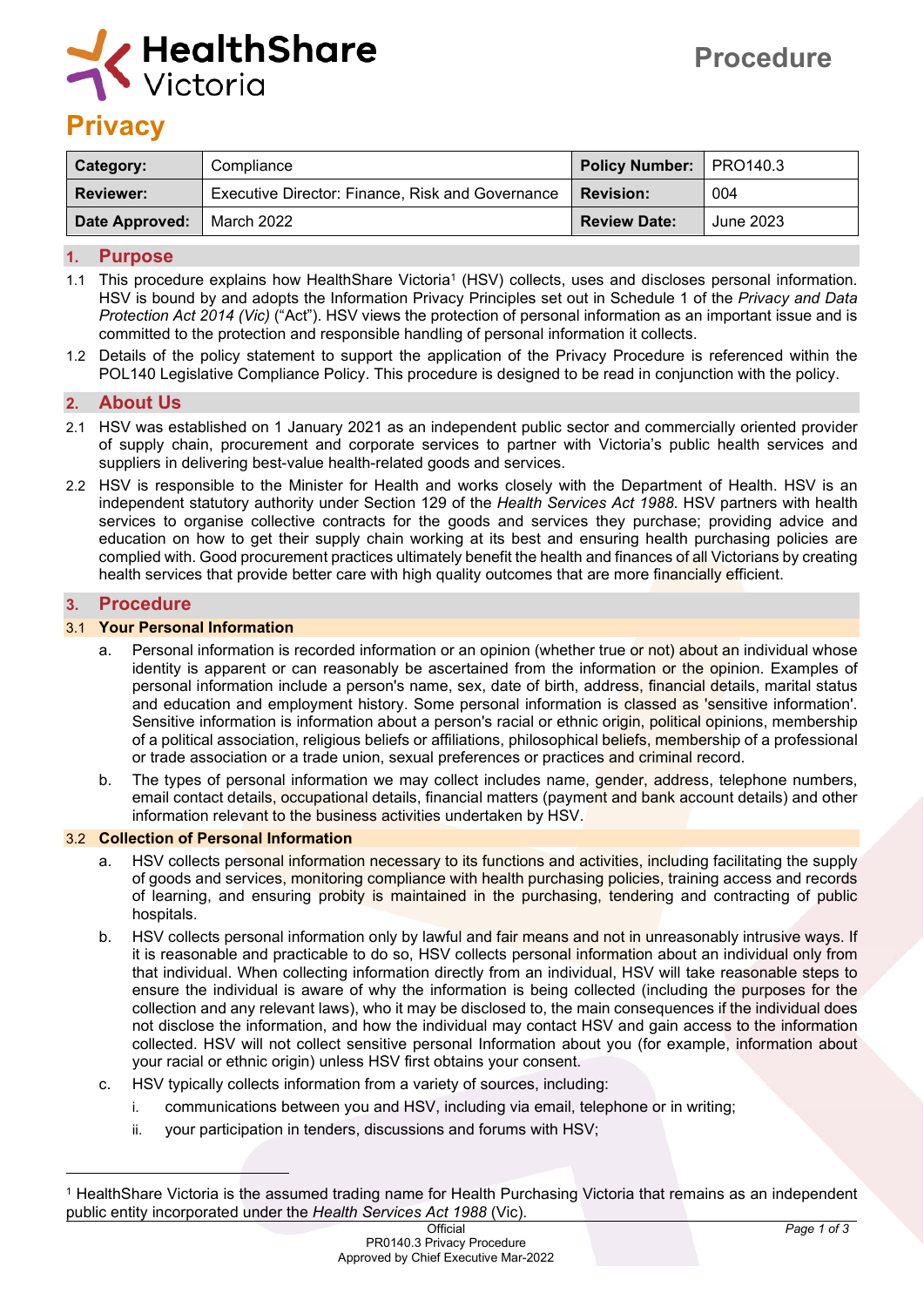

- iii. when you use any services provided by (or on behalf of) HSV;
- iv. when you access or register on HSV's website or e-learning platform; and
- v. from publicly available sources of information.

# 3.3 **Use and Disclosure of Personal Information**

- a. HSV uses personal information provided for the purposes for which it was collected, or for a secondary purpose where we are permitted to do so under the Act.
- b. We may disclose personal information to third parties engaged to assist HSV to provide services to you. These third parties include:
	- i. mandated and non-mandated health services; and
	- ii. probity advisers and auditors;
- c. We take reasonable steps to ensure these third parties are bound by confidentiality and privacy obligations in relation to the protection of your personal information.

# 3.4 **Data Quality and Security**

- a. HSV has security measures designed to protect personal information from misuse, loss, unauthorised access, modification or disclosure.
- b. HSV takes reasonable steps to ensure that any personal information held is accurate, complete and up to date and is relevant to the HSV's current functions and activities.

# 3.5 **Anonymity**

a. Wherever it is practicable and lawful, HSV will allow you to interact anonymously with us.

# 3.6 **Access**

a. Individuals have a right to access their own personal information held by HSV and make corrections. Requests for access and correction should be made to HSV via the contact details listed at the bottom of this Privacy Procedure.

#### 3.7 **Complaints**

- a. If you have a question or complaint about our Privacy Procedure or HSV's collection, use, disclosure or safe disposal or destruction of your personal information, your feedback should be directed to the General Counsel as noted below.
- b. We will promptly investigate your complaint and attempt to resolve the matter

## 3.8 **Information transferred or stored outside of Victoria**

a. HSV adheres to the requirements of the *Privacy and Data Protection Act 2014* when transferring personal information outside of Victoria. HSV maintains Public Records Office of Victoria compliance including disposal.

#### 3.9 **Changes**

a. If HSV decides to or is required to change this Privacy Procedure, it will post changes to the HSV website page.

## 3.10 **Acceptance**

a. You accept that your use of the HSV website or any interaction with HSV includes your acceptance of this Privacy Procedure.

## **4. Contacting Us**

- 4.1 Any questions relating to this Privacy Procedure or your personal information can be directed to:
	- a. General Counsel:

HealthShare Victoria

Level 34, Casselden

2 Lonsdale Street

Melbourne VIC 3000

Ph: +61 (03) 9947 3700

Email: risk&governance@healthsharevic.org.au

# **5. Related Documents**

5.1 POL140 Legislative Compliance Policy